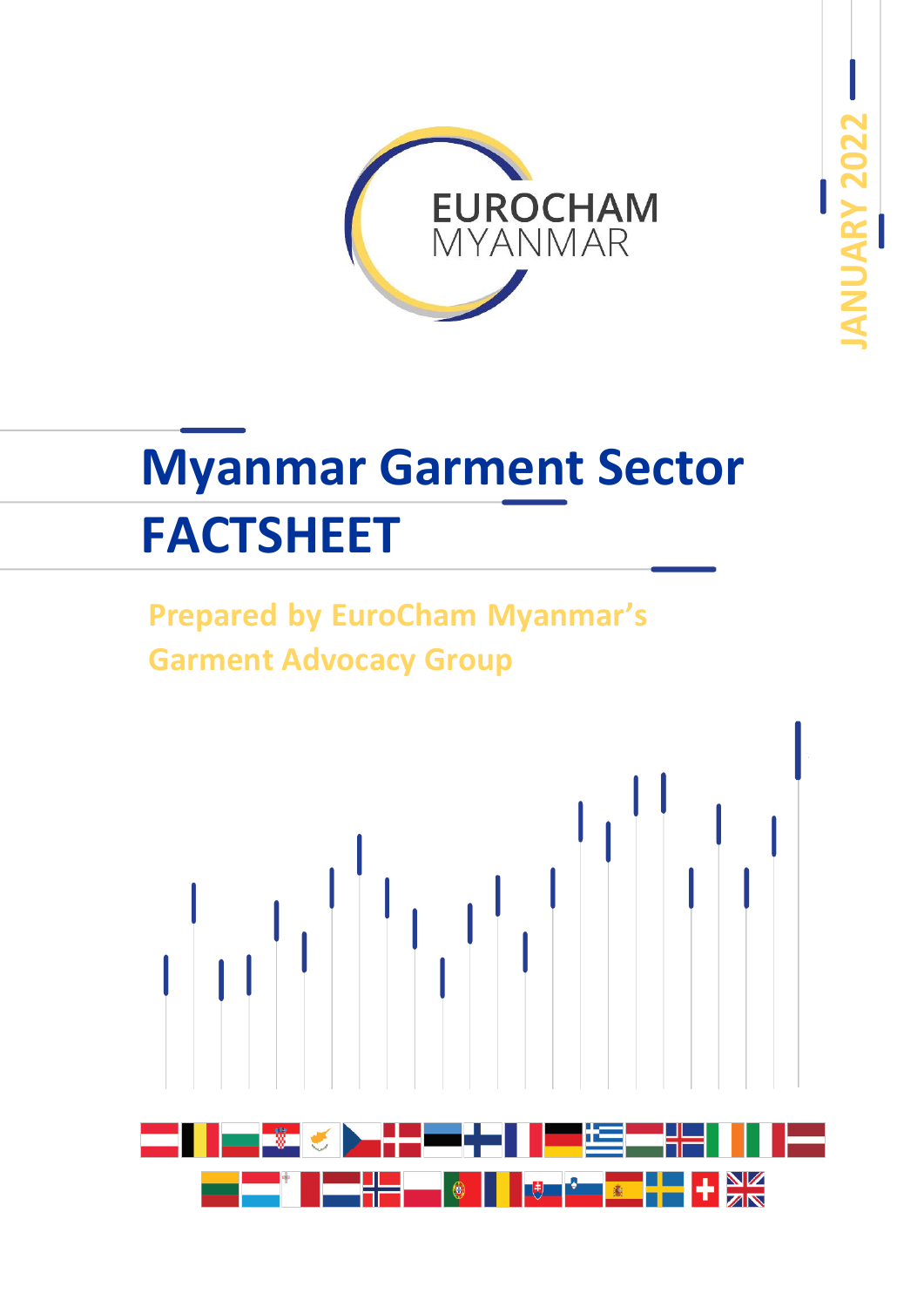

# **Myanmar Garment Sector FACTSHEET**

*24 January 2022.* This factsheet has been prepared by the EuroCham Myanmar's Garment Advocacy Group (GAG) to update stakeholders on the state of the sector due to COVID and the military's declaration of a state of emergency on 1<sup>st</sup> of February 2021.

The Factsheet covers the structure of the sector (including garments, footwear, and luggage), and its contribution to Myanmar's economy, including tax revenue. It also addresses the question of whether there is significant involvement of the Myanmar military in the sector.

It includes information about the situation of workers, drawing on findings from surveys of around 2000 current and former workers undertaken by the EU's SMART programme in June-September 2021.

<span id="page-1-0"></span>EuroCham Myanmar GAG are grateful to [SMART](https://smartmyanmar.org/en) [Myanmar](https://smartmyanmar.org/en) and [Myanmar Centre for Responsible](https://www.myanmar-responsiblebusiness.org/)  [Business](https://www.myanmar-responsiblebusiness.org/) for providing data and inputs into the Factsheet.

# **Contents**

| Initiatives to Improve the Sustainability of the Garment Sector, and Support Workers 13 |  |
|-----------------------------------------------------------------------------------------|--|
|                                                                                         |  |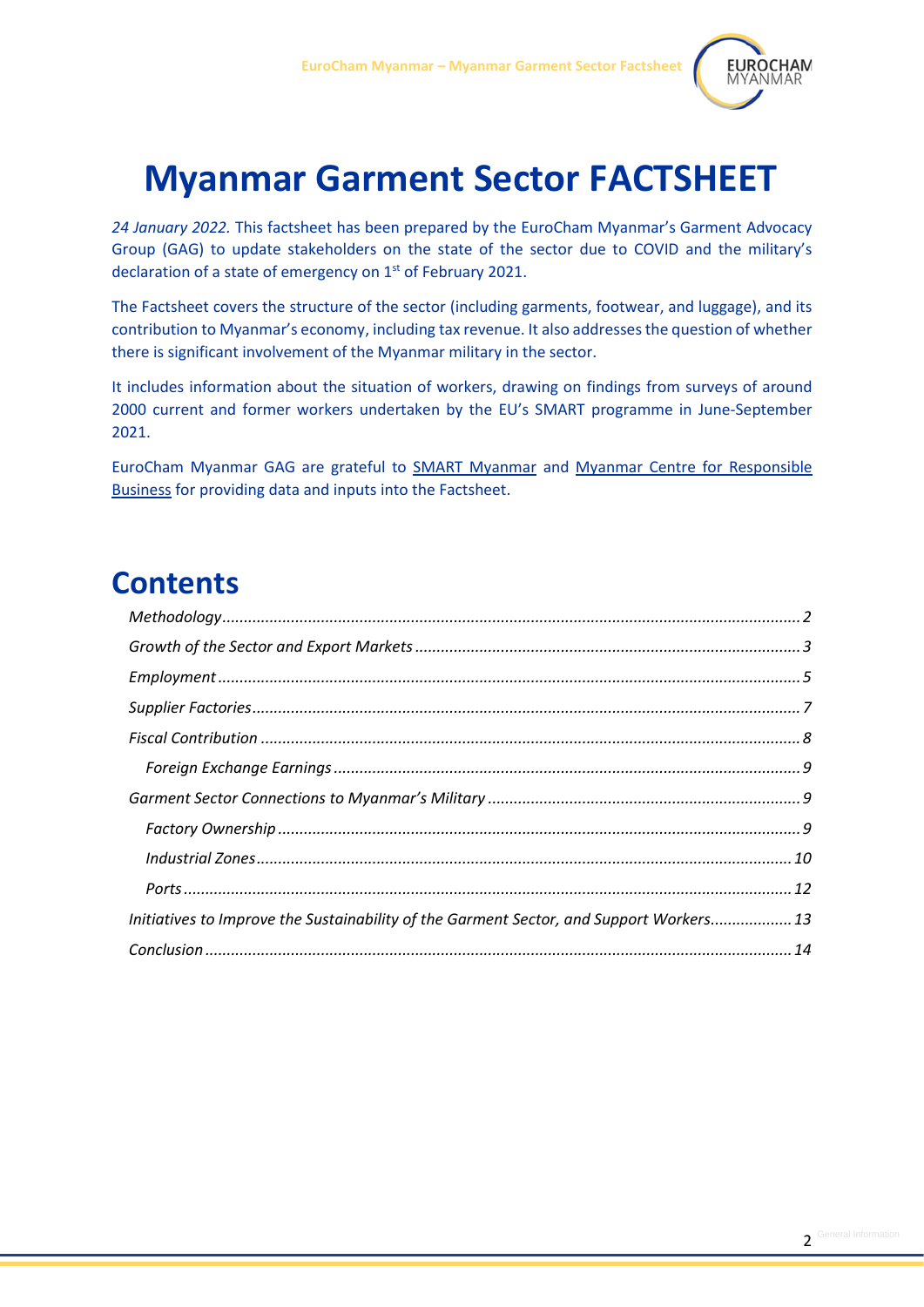

#### **Methodology**

The Factsheet includes information on facilities in the three industrial zones which have been identified as having some form of connection with military conglomerates, and identifies some of the brands they supply or have supplied. Information has been taken primarily from the Open Apparel Registry (OAR), and other online sources.<sup>1</sup> OAR data is based on published supplier lists from brands who are committed to transparency and responsible sourcing. These brands are predominantly European and North American, with a few from Japan and Australia. Since sourcing relationships in Myanmar are going through a period of significant change due to COVID-19 and the political situation, and supplier lists may be up to a year out of date, the latest information about buyer/supplier relationships has also been verified directly with brands, wherever possible, as well as with all members of the EuroCham Garment Advocacy Group. <sup>2</sup>

Unfortunately, the Factsheet cannot give a complete picture of the sector. There are believed to be over 150 foreign brands sourcing from Myanmar. Some brands/buyers, including some which source from the three industrial zones mentioned, do not publish supplier lists. This is particularly the case for those selling in Asian markets, and those in the shoes and luggage sector. In both of these markets, there is less focus on responsible sourcing and transparency.

Readers should therefore understand that, brands mentioned by name in this Factsheet are included because of their commitment to supplier disclosure. There are many other buyers of garments, shoes and luggage from Myanmar who are not identifiable.

This Factsheet is intended to contribute to transparency and understanding of the sector, building on existing information in the public domain. However, greater transparency about suppliers is needed from all companies sourcing from Myanmar (and in particular, all European companies) to support responsible business practices, facilitate engagement with labour organisations, prevent abuses and support remedy.<sup>3</sup>

#### <span id="page-2-0"></span>**Growth of the Sector and Export Markets**

The Myanmar garment industry grew significantly between 2012 and 2020, driven by exports focused heavily on the European Union (particularly Germany), USA, and Japan.<sup>4</sup> The sector has provided job opportunities for hundreds of thousands of workers and significantly contributed to the economic development of Myanmar and reduced poverty.

Between 2012 and 2018, the value of garment exports rose by 500%, from around US\$0.9 billion to US\$4.6 billion by 2018. In 2019, the Myanmar apparel industry exported US\$5.7 billion worth of

4 [SMART Research Note 1/2020,](https://smartmyanmar.org/sites/smartmyanmar.org/files/publication_docs/smart_research_note_april_2020.pdf) April 2020

<sup>1</sup> As of January 2022, openapparel.org lists 408 facilities in Myanmar. This is an indication of facilities from which the brands committed to transparency currently, or have previously, sourced.

<sup>2</sup> Adidas, Amer Sports, Anita/Rosa Faia, Bestseller, C&A, Guston Amava, H&M, KappAhl, LIDL Lindex, Portwest, Primark, Sioen Myanmar and Tchibo.

<sup>&</sup>lt;sup>3</sup> The Fair Wear Foundation (FWF) also publishes Myanmar facility lists for **brands with whom it works** (see October 2020 [list\)](https://api.fairwear.org/wp-content/uploads/2019/02/Supplier-list-Myanmar-update-October-2020.pdf). A condition for participating in the **FWF Myanmar Enhanced Monitoring programme** (2018) was that member brands are required to refrain from sourcing from companies with known direct links to the military, including in particular with companies that fall under the economic conglomerates owned by the army, i.e. the Myanmar Economic Corporation (MEC) and the Union of Myanmar Economic Holdings (UMEH).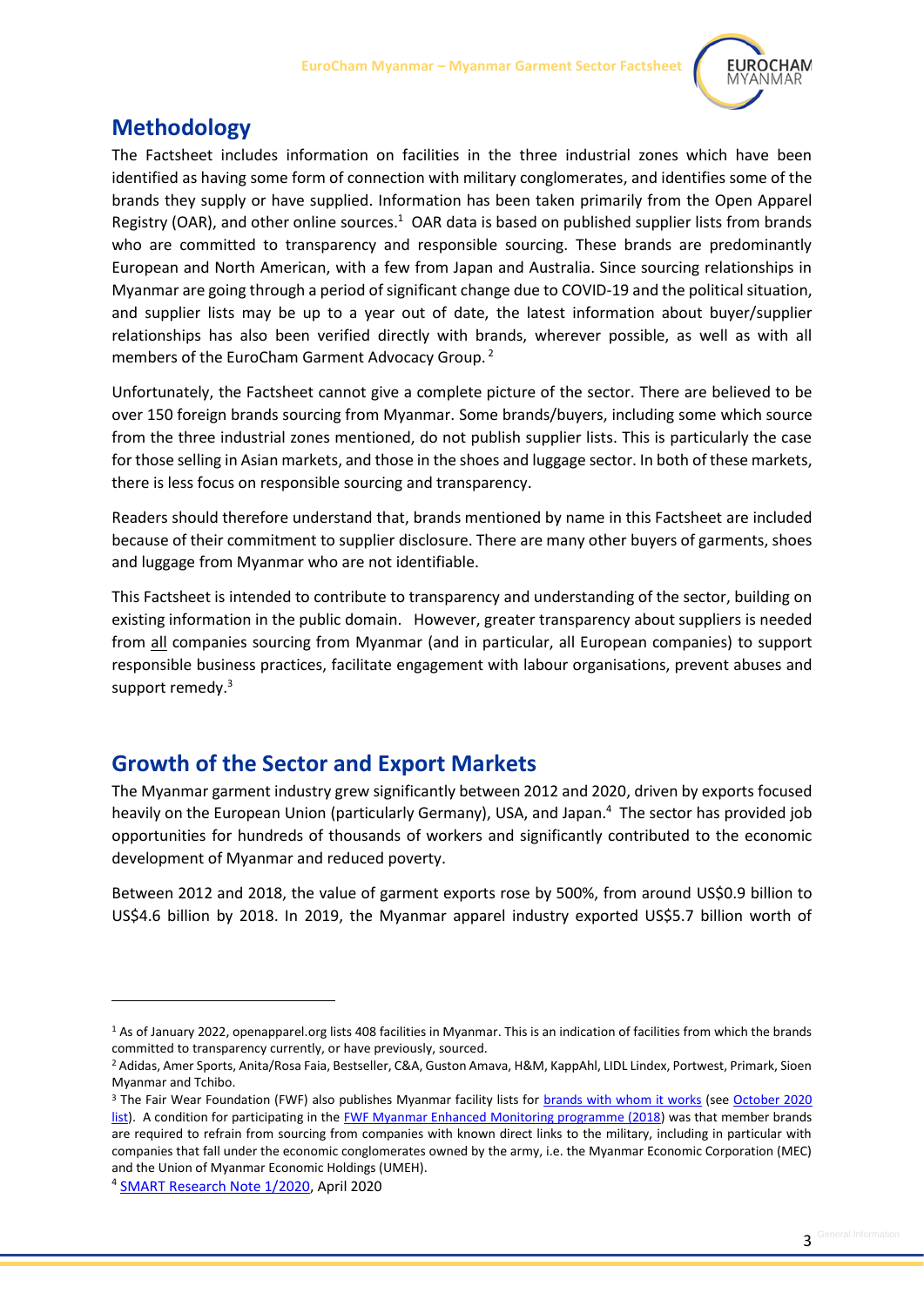

garments and a further US\$1 billion of footwear and handbags, an increase of 26% on the previous year.<sup>5</sup>

Although many factories produce goods for multiple markets, the EU is Myanmar's single largest market, accounting for 54% of apparel products exports in 2019 (HS 61, 62, 64 and 42 product groupings). The EU ranked as the third biggest trade partner of Myanmar (after China and Thailand), accounting for 11.7% of the country's total trade. Myanmar is the EU's 67th largest trading partner (accounting for 0.1% of the EU's total trade).

In 2020 the value of Myanmar garment exports to the EU was around US\$2.5 Bn (75% of value of exports to the EU from Myanmar), US\$2.63 Bn if footwear and accessories, such as leather goods, handbags and travel goods are included.

Sectoral growth has been driven by several factors, including:

- access to preferential duties through the EU GSP and the US GSP system (though US trade preferences cover only travel goods and bags) following the re instatement of EU trade preferences, the Everything but Arms (EBA) initiative. This was critical to incentivize many European brands to shift sourcing to Myanmar and develop the industry;
- comparatively low labour costs, and increasing costs in other garment-producing countries, such as Cambodia and China;
- availability of highly skilled labour for advanced goods, like quilted jackets. Myanmar has become a niche producer of performance outdoor sportswear;
- impact of Covid-19 on competitor countries like Vietnam and Bangladesh;
- initiatives in support of higher standards and better industrial relations such as the EU's SMART programme, the ILO's Decent Work Country Programme, and ACT on Living Wages.

The sector remains dominated by Cut-Make-Pack (CMP) production (see Figure 1). However, investors are taking steps to enhance vertical integration and build up more value-added production within Myanmar. The first GOTS certified cotton was grown in-country, the first zipper factory was established, some textile mills integrated with global value chains, several denim washing facilities, garment printing facilities, circular knitting factories, and a dedicated production for footwear uppers and for soles, were among the several companies for whom production was either newly established or which have expanded production.

<sup>5</sup> Ibid.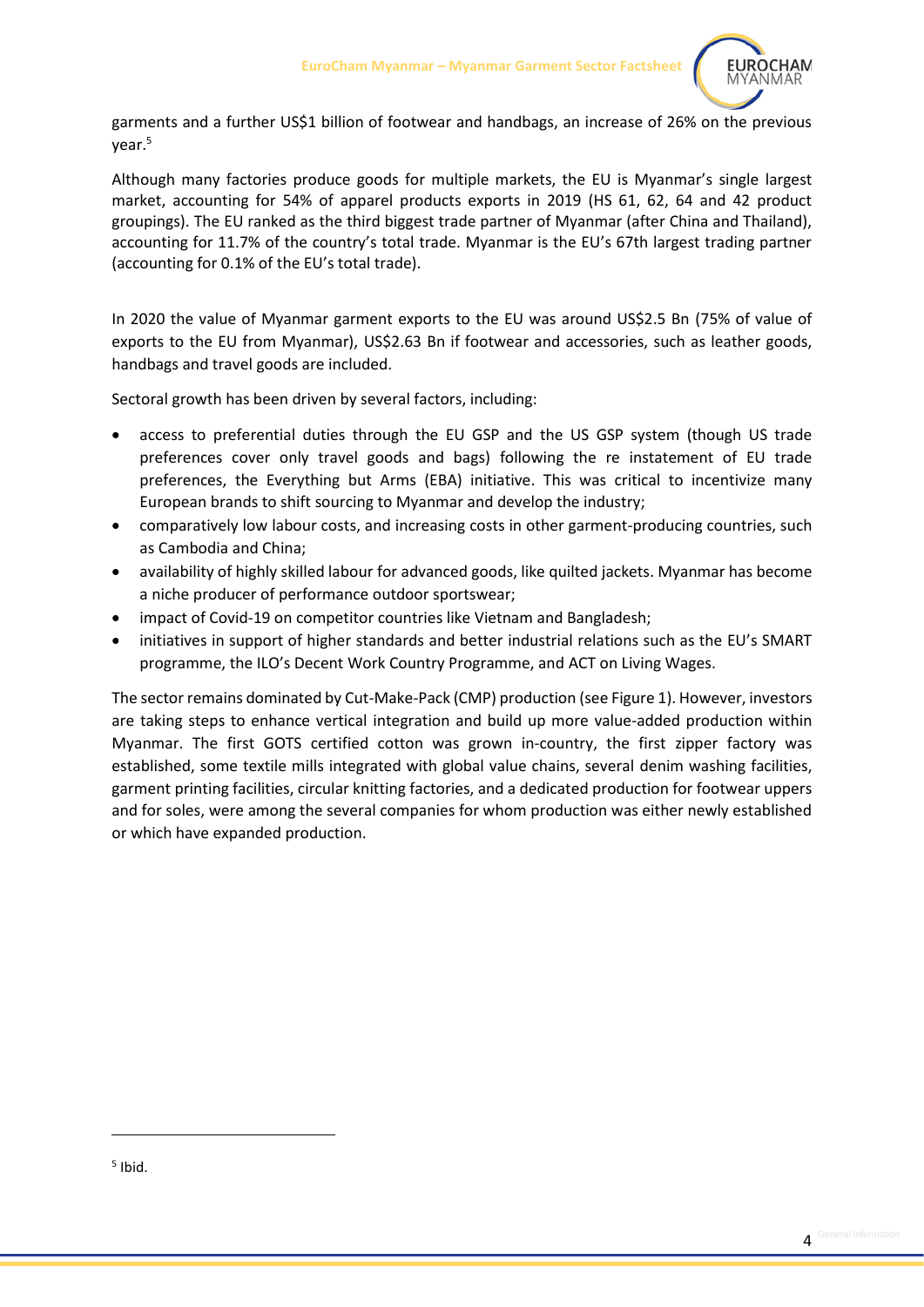

*Figure 1 Cut-Make-Pack (CMP) model*



#### <span id="page-4-0"></span>**Employment**

Before the Covid-19 pandemic, the industry employed approximately 700,000 people and was Myanmar's fastest growing source of social security enrolment and decent work.<sup>6</sup> There have been zero major industrial accidents in Myanmar apparel industry resulting in mass injury or loss of life during the previous decade, a major achievement.<sup>7</sup> The sector supported thousands more jobs in logistics, transportation, accommodation, day-care, and food services.

About 90% of the employees in the garment sector are women, the majority between 18 and 23 years old. 76% of sector workers are migrants from rural Myanmar, including those affected by conflict.<sup>8</sup> An ILO study showed that prior to COVID, 86% of the workers sent back approximately 50% of their salaries to their relatives, redistributing income to families all over the country and making the sector a vital lifeline for many poorer, rural households.<sup>9</sup>

Prior to COVID, average wages in the sector were around 200,000 MMK per month, about double the average income for agricultural workers. However, the pandemic and political situation have led to extensive job losses and a deterioration in working conditions. SMART estimates that 60,000 jobs were lost prior to 1 February due to COVID, and a further 250,000 after. The Myanmar Garment Manufacturers Association (MGMA) estimates that in September 2021, the apparel sector employed approximately 480,000 workers. However, some workers are on reduced hours or furlough. Among

<sup>&</sup>lt;sup>6</sup> The concept of Decent Work has been defined by the ILO. and endorsed by the international community as "Opportunities for women and men to obtain decent and productive work in conditions of freedom, equity, security and human dignity." <sup>7</sup> By comparison, between Nov 2012 and March 2018 there were 73 such industrial accidents in Bangladesh apparel industry, source: [Fire and Other Health and Safety Incidents in the Bangladesh Garment Sector,](https://www.solidaritycenter.org/wp-content/uploads/2018/04/Bangladesh-Safety-Incident-Chart.4.9.18.pdf) Solidarity Center, September 2018 <sup>8</sup> 76% of a sample of 27,868 apparel sector workers in the Myan Ku dataset were born outside of Yangon

<sup>9</sup> Weaving Gender: Challenges and opportunities for the Myanmar garment industry", p. 23 (ILO, 2018).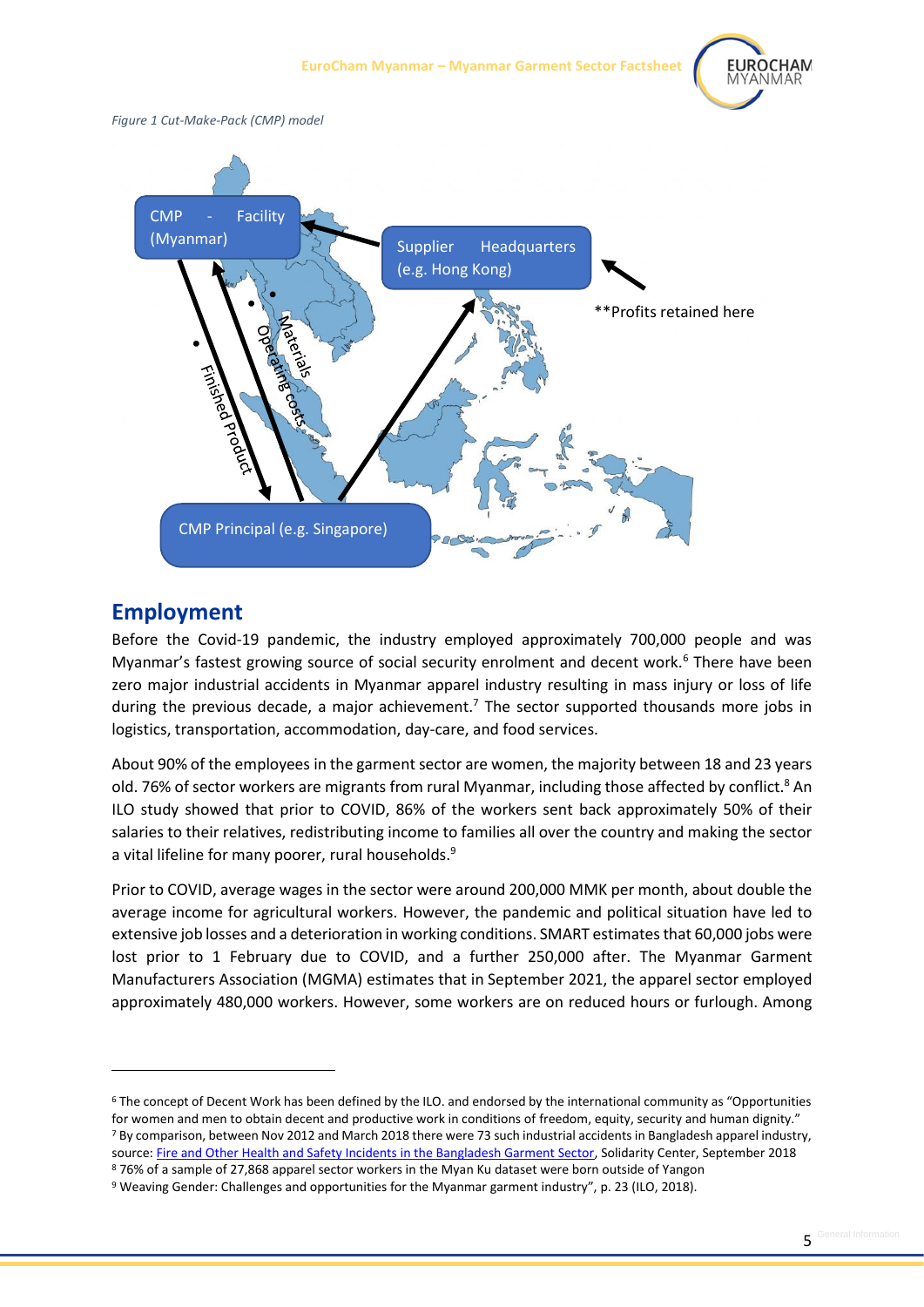

workers remaining in jobs, SMART estimates that about 60% work at factories which are highly dependent on European buyers.

There is growing anecdotal evidence that when European buyers exit from factories for various reasons, factories look to attract new buyers from Asian markets. Myanmar has a very low minimum wage due to a failure to increase the minimum wage since 2018. This, and the Myanmar Kyat (MMK) devaluation, make it competitive for buyers focused more on price than on living wages, labour rights, and working conditions.<sup>10</sup> However, these changes in the buyer profile are likely to be associated with reduced respect for workers' rights, including freedom of association.<sup>11</sup>

According to the survey undertaken by SMART between August-October 2021 of around 1200 current and former workers,<sup>12</sup> sampled from the MyanKu dataset of approximately 85,000 workers, 53% were unemployed. Only 454 (38%) remain employed in garment industry full time. Another 6% were employed part-time in the sector, and 7% in other jobs.

For many women made redundant, there are few alternatives to employment in the garment sector. In July 2021, the ILO published a rapid impact assessment of the labour market. Their estimates indicate that '*there has been a continuous deterioration in labour market conditions since the military takeover. In the first half of 2021, an estimated 14% of working hours were lost, which is equivalent to the working time of at least 2.2 million full-time workers. Compared to the fourth quarter 2020, employment contracted by an estimated 6% in the second quarter 2021, reflecting job losses of 1.2 million. Women have been more impacted by job losses than men. Critical sectors have been hard hit. In the first half of 2021, employment in construction, garments, and tourism and hospitality decreased by an estimated 35%, 31% and 25%, respectively, with even higher relative losses in working hours'*. 13

The SMART survey in September found similarly that male workers and partners of female workers were finding it difficult to obtain jobs, but the garment sector was still seen as in a better position than others. 55% of unemployed garment workers surveyed were actively seeking a job in the garment sector.<sup>14</sup>

A separate survey by SMART in June 2021 of around 800 pregnant/lactating mothers, all former garment workers who were receiving transfers/food vouchers from the EU Myan Ku Fund (see below), found that 46% are already experiencing moderate to severe food insecurity, and a third had been forced to relocate due to either pandemic or military actions, creating additional stress and financial burdens. Only 1 child in 20 eats a completely adequate diet.

According to SMART's recent survey, workers who remain in work are generally facing economic hardship due to reduced take-home pay, including reduced over-time and attendance bonuses. Many workers have changed factories (the sample, which was drawn from workers previously employed by 30 factories, were found to be working in 115 factories). Although 68% have an employment contract,

<sup>&</sup>lt;sup>10</sup> At 4800 kyats (\$2.50) per day or 126,000 kyats per month, it is now a third of the minimum wage in Cambodia. The rate was set in 2018 and should have been revised in 2020.

<sup>&</sup>lt;sup>11</sup> See for example the *current dispute at Gasan Apparel,* which previously supplied several European brands who have since withdrawn, partly because of concerns about the factory's lack of respect for freedom of association.

<sup>&</sup>lt;sup>12</sup> Sampled from Myan Ku dataset of approx. 85,000 sector workers. 30 factories selected; two included at which workers had never received support from Myan Ku because factories had not closed. There was randomized selection from over 20,000 workers from these firms, and 1200 were interviewed by phone. Due to job losses, survey population was discovered to now be employed by 115 factories, providing a good industry-wide sample.

<sup>13</sup> [Employment in Myanmar since the military takeover: A rapid impact assessment,](https://www.ilo.org/wcmsp5/groups/public/---asia/---ro-bangkok/---ilo-yangon/documents/publication/wcms_814681.pdf) ILO Brief, July 2021

<sup>14</sup> Discussion with Myanmar's main sex worker organisation Sex Workers In Myanmar (SWIM) confirm that a significant number of Yangon's growing number of new sex workers previously worked in factories.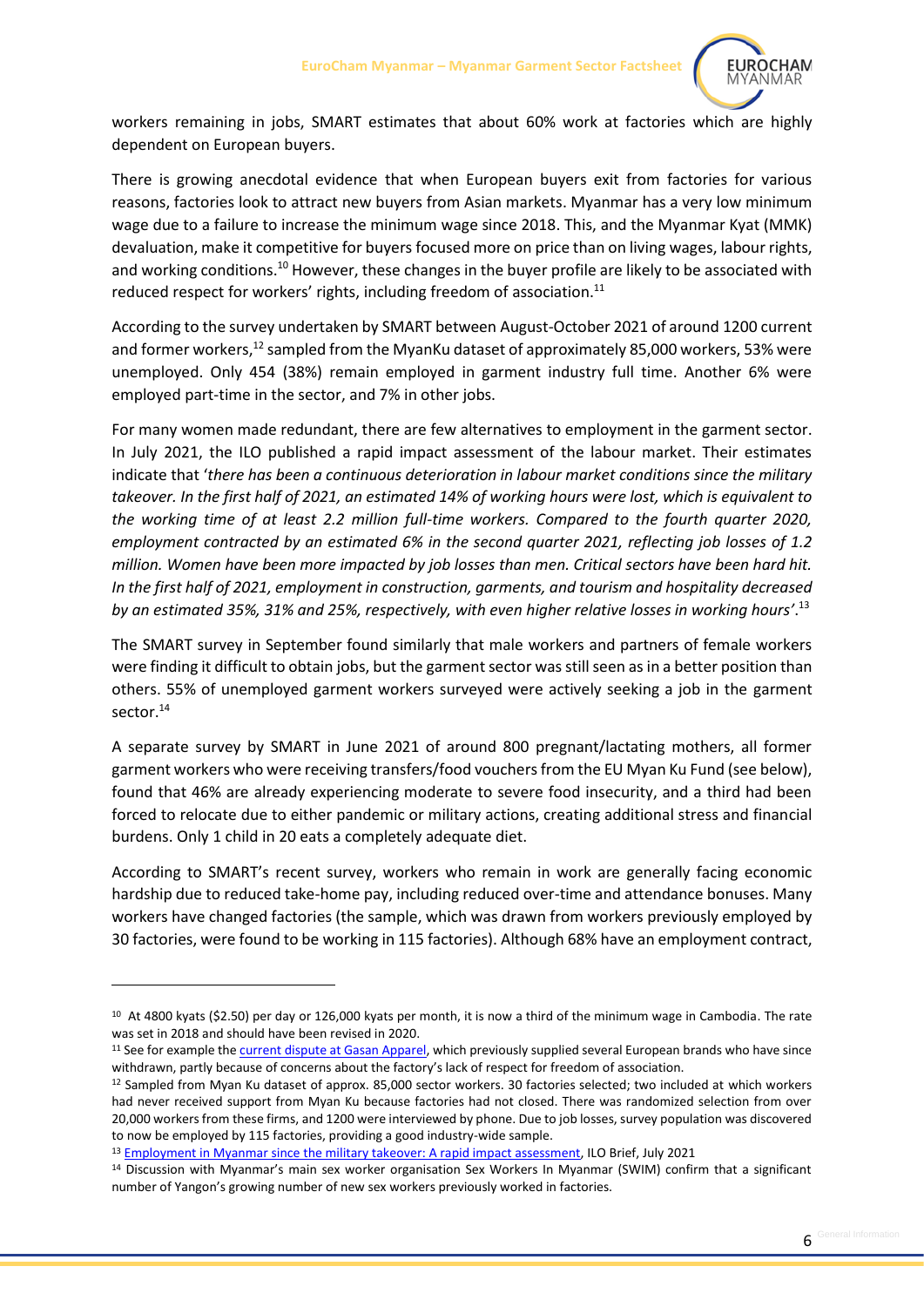

there is increased use of casual/day labour and piece-rate hiring. Workers are suffering from rising inflation caused by an approximate 50% devaluation of the Myanmar Kyat and are less able to send remittances to family members. They are also paying premiums to withdraw cash. Indebtedness is increasing, and some have sold their phones to buy food.

SMART also found that working hours are more irregular and there is increased recourse to dismissing workers for unnotified absences or other reasons. Workers are concerned about security. They generally consider COVID-19 measures in the workplace are satisfactory, less so in accommodation. On vaccination, 72% of workers, who have been surveyed by SMART, had been vaccinated, or were scheduled for vaccination.

There is reduced engagement between workers and unions, as unions have reduced activities, leaders are in hiding and some have been fired (17% reported activities were as before, 38% said they were reduced, and 45% said they had totally stopped). However, grievance mechanisms are perceived to be relatively intact, with 84% saying they could communicate grievances to employer without fear of retaliation, and 87% saying that they did not perceive violations of decent work by their employer. That said, only 71% felt confident enough in their employment status to request annual leave entitlements like before.

These findings, together with feedback from labour organisations and unions, who also report ongoing union-busting, show a mixed picture in the sector with some supplier factories operating to better standards than others. They highlight the importance of close monitoring by brands of working conditionsin supplier factories, including security, pay, and respect for freedom of association and the need for rapid intervention in response to grievances. Some brands already operate hotlines or worker engagement apps, and others are considering introducing this.

#### <span id="page-6-0"></span>**Supplier Factories**

MGMA records around 600 member factories as of October 2021.<sup>15</sup> There are also an estimated further 150 factories who are not MGMA members, producing footwear, handbags and travel goods, with several thousand workers in each factory.

The sector is dominated by Myanmar and foreign privately-owned companies. Approximately twothirds of Myanmar's garment factories are foreign-owned, most of them Chinese (including mainland China, Hong Kong and Taiwan), Japanese and Korean, as well as some Thai and European investors. Foreign investment in the sector had grown in recent years. In the first eight months of 2020, another 63 garment factory investments were approved, almost all foreign. Foreign-owned factories also have, on average, more than twice as many employees as local companies, and are responsible for 80% of the sector's total employment.<sup>16</sup> Those supplying EU buyers appear to pay higher salaries and protect worker rights better.<sup>17</sup>

Most supplier factories are in industrial zones (IZs) in the Yangon region, and in Thilawa Special Economic Zone (SEZ). IZs were first established during the 1990s to encourage private sector investment in labour-intensive manufacturing; move industry out of residential areas; and foster industrial clusters. Most land leases for IZs in Yangon were originally entered into by individual Myanmar citizens with Department of Urban and Housing Development (DUHD). It is understood that the previous government planned to transfer these to Yangon City Development Committee (YCDC).

<sup>15</sup> https://www.myanmargarments.org/members-directory/

<sup>16</sup> https://www.eurocham-myanmar.org/uploads/af71b-garment-guide-2020.pdf

<sup>17</sup> Initial finding, SMART survey September 2021, to be further explored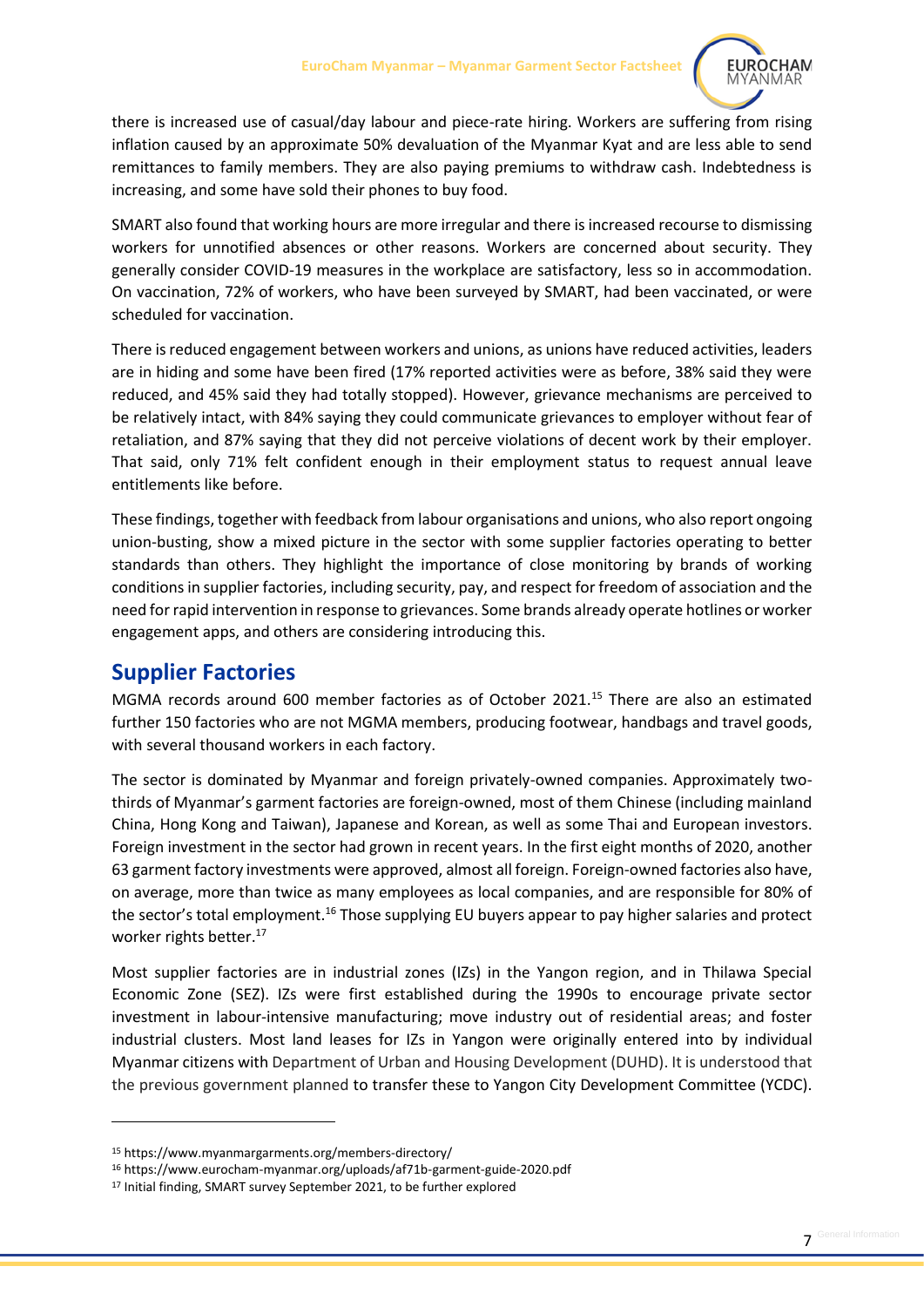

Outside the municipalities of Yangon, Mandalay, and Naypitaw, the General Administration Department (GAD) is the only entity that can grant land leases as a 'Lease of town lands with power of Renewal in Perpetuity'.

There are around thirty IZs in the Yangon area, many of which house garment factories. There are also garment factories in IZs in Bago, Hpa-an, Kyaukse, Mandalay, Maubin, Meiktila, Myawaddy, Pakokku and Pathein.<sup>18</sup> Investments in areas outside Yangon Region generally attract 5- or 7-year tax holidays, rather than 3 years.

A 2020 Industrial Zone Law was intended to improve IZ planning and execution, and address speculation, where land was leased by Myanmar citizens, but then not used. It was also intended to reform and clarify the role of IZ Management Committees who are responsible for ongoing management and maintenance. Currently an individual entity (i.e., a private firm or joint venture) or a committee, including zone tenants, may manage IZs. However, the 2020 Industrial Zone Law lacks clarity and has yet to be implemented.

### <span id="page-7-0"></span>**Fiscal Contribution**

Myanmar has adopted a low-tax approach designed to attract mobile, labour-intensive industries producing for export so the garment sector is not a major contributor to state revenue. In particular:

- Export-oriented companies with a Myanmar Investment Commission (MIC) Permit are eligible under S.77c of the Myanmar Investment Law for reimbursement of customs duty or other internal taxes (e.g., Commercial Tax) or both on imported raw materials and partially manufactured goods which are used to manufacture products for export. These reimbursements would apply to the more advanced Free on Board (FOB) model of garment production not yet widely practiced in Myanmar, where the factory would buy its own material and sell finished products overseas.
- The predominant cut-make-pack structure of the sector (se) means that the Principal (usually a Chinese, Japanese, Korean manufacturing company) sends their factories in Myanmar the raw materials and is at all times the owner. The supplier factories in Myanmar provide the CMP service. 19
	- o CMP imports (raw materials or semi-finished goods used for production of export goods) and exports are exempt from Myanmar customs duties<sup>20</sup>
	- CMP services are exempted from Commercial Tax  $(5\%)^{21}$
- There are no export taxes or licence fees imposed on garment exports

Most supplier companies pay little **corporate income tax** (25%) on profits because:

- Under the Investment Law, the Myanmar Investment Commission has granted investment tax holidays of up to seven years (now reduced to three years for investments in most parts of in Yangon Region)
- Facilities in Myanmar show little profit margin (see Figure 1), as manufacturing companies tend to book profits with the "Principal" level (usually, outside of Myanmar).
- Disruptions in the sector since the pandemic have impacted profitability.

<sup>18</sup> See openapparel.org and [Myanmar information Management Unit \(MIMU\) map of Industrial Zones](https://geonode.themimu.info/layers/geonode%3Aindustrial__special_economic_zones_sept2019)

<sup>&</sup>lt;sup>19</sup> In the more advanced FOB model not yet widely practiced in Myanmar, the factory would buy its own material and sell finished products overseas. Such exports would be exempted from Commercial Tax

<sup>20</sup> [https://taxsummaries.pwc.com/myanmar/corporate/tax-credits-and-incentives.](https://taxsummaries.pwc.com/myanmar/corporate/tax-credits-and-incentives) Exemptions are provided by the Ministry of Commerce on the basis of an endorsement from [Myanmar Garment Manufacturers Association](https://www.myanmargarments.org/fully-online-lincense/) 

<sup>21</sup> https://taxsummaries.pwc.com/myanmar/corporate/other-taxes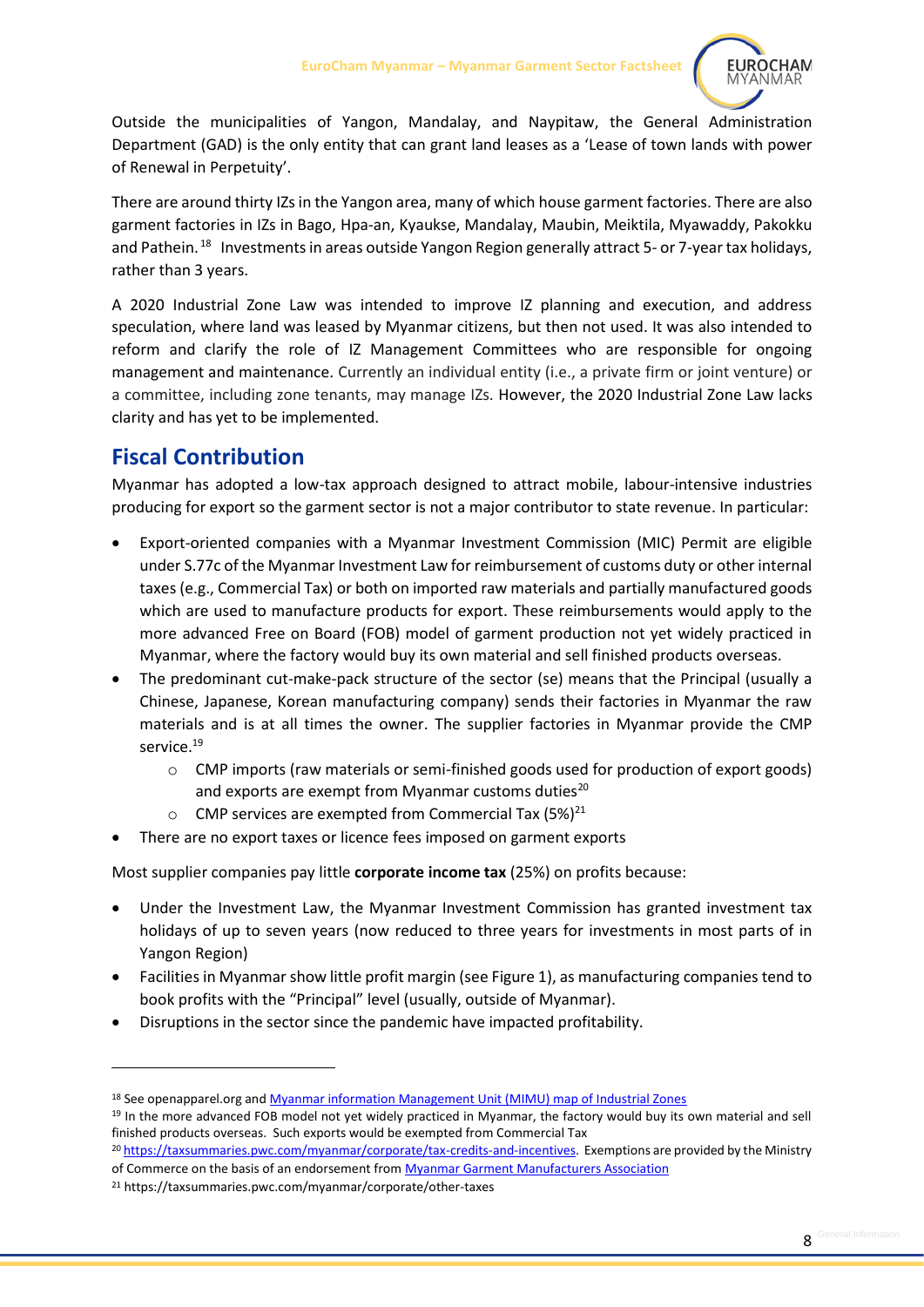

Workers and resident managers of facilities in Myanmar are liable to pay **personal income tax (PIT).** However, most workers in the sector earn less than the minimum income threshold for paying PIT (4.8million MMK per year i.e., 400,000 MMK per month). For supervisors and management level, tax rates vary from 0-25% depending on salary and after deductions.<sup>22</sup> Some managers may not be taxresident in Myanmar (i.e., may not spending >185 days in country).

The contribution of the sector to state revenues is therefore not significant. The most important contribution it makes to the economy is employment.

## <span id="page-8-0"></span>**Foreign Exchange Earnings**

The export value of the sector (US\$6.7 billion in 2019) is sometimes confused with government foreign exchange earnings. As explained in the section on Fiscal Contribution, government revenue from the sector is not significant, compared to, for example natural resources.

The sector does, however, contribute to foreign exchange inflows into Myanmar, and therefore may have some impact on the US\$/MMK exchange rate. Foreign companies in the sector bring in enough foreign exchange to exchange to MMK to cover local operating expenses, mainly salaries of Myanmar workers. Expatriate management, however, may be paid in their own country and only exchange a portion of their salary to MMK. Payments and contracts are generally likely to be handled offshore in the region, and this is also where the buyer makes the payment, and any profits are booked. Forex inflows associated with the sector are estimated to amount to less than a quarter of the export value.

Capital equipment that is imported will be sourced from and paid for overseas. It is listed as imported foreign capital in documents submitted to Myanmar Investment Commission.

### <span id="page-8-1"></span>**Garment Factory Ownership and Connections to Myanmar's Military**

Two military-owned conglomerates were featured in the UN's Independent Fact-Finding Mission report,<sup>23</sup> Myanmar Economic Holdings Ltd (MEHL), a public company whose shareholders are active and former members of the military, and Myanmar Economic Corporation (MEC), an enterprise owned by the Tatmadaw (army).

#### <span id="page-8-2"></span>Factory Ownership

Apart from an early involvement in joint ventures (JV) with Daewoo in the early 1990s as part of the establishment of Pyinmabin IZ (see below), ownership of export-oriented apparel factories has never been an attractive area for activity by the Tatmadaw (army).

Amnesty International's September 2020 report<sup>24</sup> identified two garment factories as joint ventures between MEHL and Korean companies:

• Myanmar Inno International is a JV (Inno Co Ltd 55%: MEHL 45%) garment manufacturer specializing in outerwear. It does not appear on Open Apparel Registry which suggests that it does not supply major European brands.<sup>25</sup>

<sup>22</sup> <https://www.ird.gov.mm/en/page/individual/485>For example, a salary of 1,000,000 MMK per month (without spouse or child deductions) would be liable for around 50,000 MMK income tax i.e. an effective rate of 5%.

<sup>&</sup>lt;sup>23</sup> [The Economic Interests of the Military, Independent Fact-Finding Mission](https://www.ohchr.org/Documents/HRBodies/HRCouncil/FFM-Myanmar/EconomicInterestsMyanmarMilitary/A_HRC_42_CRP_3.pdf) to the UN, 2019

<sup>24</sup> https://www.amnesty.org/en/documents/asa16/2969/2020/en/

<sup>&</sup>lt;sup>25</sup> It has not been possible to contact [Myanmar Inno](https://www.myco.dica.gov.mm/Corp/EntityProfile.aspx?id=331d6fb0-86a3-40b1-8f3f-bdd9154c4d37) International who also provided little information to Amnesty International in 2020. There is no English language information about their garment factory, but the [Korean language page](http://www.my-innogroup.com/?page_id=3162#1540341255160-dd677536-e248)  for company's [Pyinmabin facility](http://www.my-innogroup.com/?page_id=3162#1540341255160-dd677536-e248) shows brands for which it may (have) manufactured.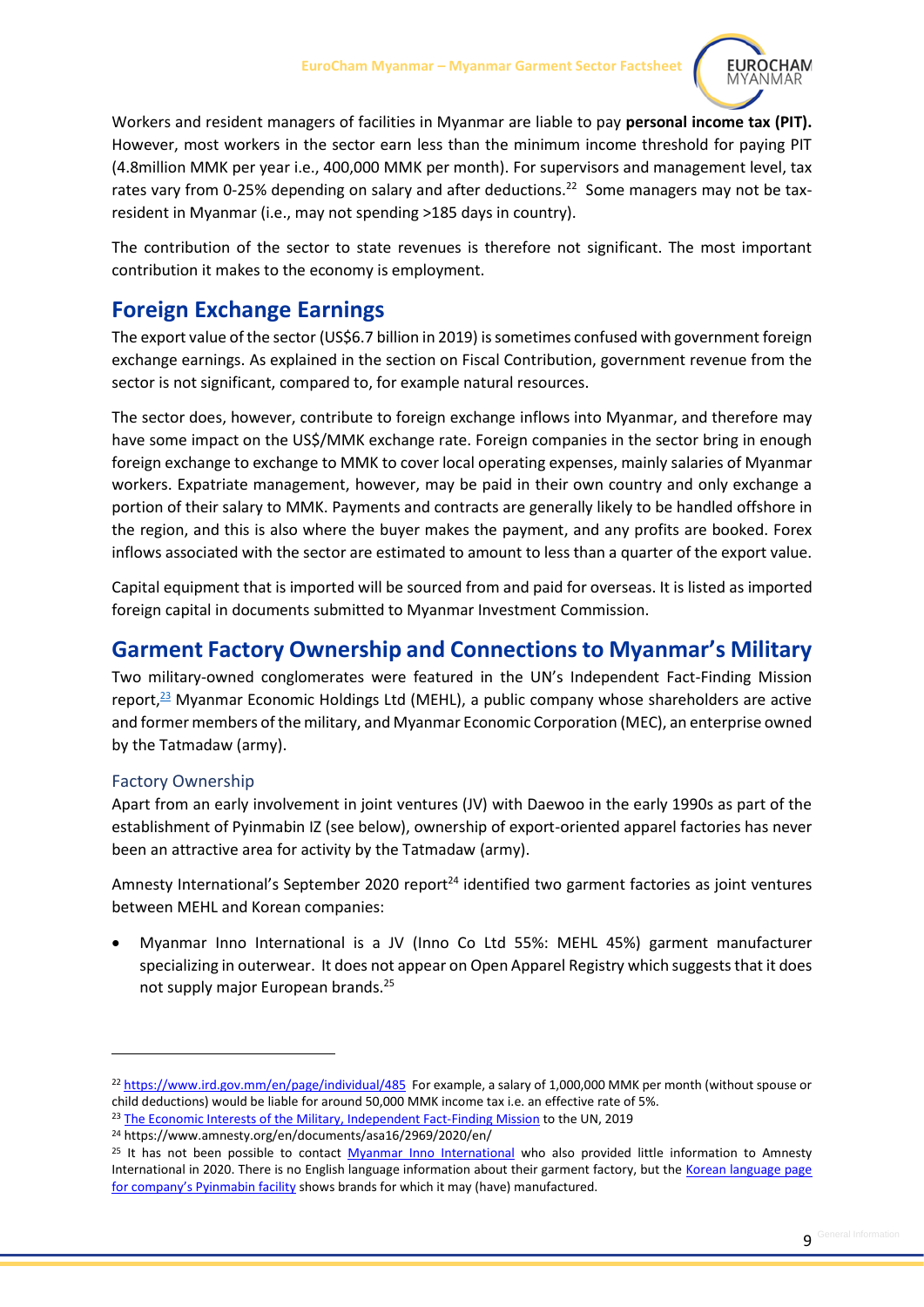

• Myanmar Wise-Pacific Apparel, which responded to United Nations' Independent Fact-Finding Mission (FFM) and Amnesty reports by terminating the JV with MEHL in 2020 which is now a 100% Korean owned company, Wise-Pacific Apparel Yangon Company Ltd. 26 Even prior to the imposition of EU, UK and US sanctions on MEHL after 1 February, the UN FFM report had prompted the limited number of Western brands that sourced from Wise-Pacific to exit.

However, the restructuring of the Wise-Pacific joint venture, with the exit of MEHL, mean there is only one consumer-focused garment company in Myanmar with a (minority) MEHL shareholding.<sup>27</sup>

The military's interest in the whole sector is therefore less than 0.1% of the approximately 750 apparel, shoes and luggage factories.

Other limited connections between the garment sector and MEC and MEHL relate to their involvement in three **industrial zones** where garment factories are located, and their presence in the **port** sector.

### <span id="page-9-0"></span>**Industrial Zones**

The UN's Independent Fact-Finding Mission report from August 2019 on the economic interests of the military identified three industrial zones in Yangon with connections to MEHL. Two of these (Pyinmabin and Inndagaw) are owned by MEHL and factories pay rent; one (Ngwe Pinlae) was developed by MEHL and tenants, in principle, pay an annual management fee to MEHL.

From an EU sanctions perspective, there is no presumption that payments available to the garment factories would violate EU sanctions. However, operators (companies) should make thorough due diligence checks to ensure their compliance obligations under applicable EU sanctions (as well as US/UK sanctions)<sup>28</sup>. Based on contacts with brands, a number of them had already opted to exit the limited number of supplier relationships linked to the two zones where MEHL is landlord to the factory, both prior to 1 February 2021 and subsequently.

#### **Pyinmabin Industrial Zone (Mingaladon Township)**

Pyinmabin IZ is owned by MEHL. Other than Inno (see above, the remaining MEHL JV in the garment sector), there are some garment factories established in Pyinmabin IZ which therefore pay rent to MEHL.

These include EO Yangon (see above) and TriState Trading. Dragon State (Gun Yong Trading) and New Green Land Garment Company are two other garment factories in the zone that do not appear on published supplier lists, suggesting that they produce for Asian markets. One European brand which had sourced from TriState Trading was informed by TriState that they did not pay fees to MEHL, but is investigating further.

#### **Inndagaw Industrial Complex**

Inndagaw Industrial Complex, in Bago Region, north of Yangon, is a smaller zone. The zone's land is also owned by MEHL who bought it from the Ministry of Industry (2) in 2007 and obtained a 30-year

<sup>&</sup>lt;sup>26</sup> According to the company (November 2021) and DICA extracts, Wise-Pacific Apparel Yangon Company Ltd is now a 100% Korean owned company, now called EO Yangon Co Ltd. This operates the facility in Pyinmabin IZ. There is also [EO Bago](https://www.myco.dica.gov.mm/Corp/EntityProfile.aspx?id=94b15b44-804b-4c89-8015-19e469f740e2) which operates the facility in Inndagaw IZ. Both are owned by EO Company Ltd incorporated in Korea.

<sup>&</sup>lt;sup>27</sup> The Tatmadaw owns factories producing military uniforms, but these are not relevant to the export sector.

<sup>&</sup>lt;sup>28</sup> With regards to EU sanctions, more information can be found in the [dedicated Commission guidelines.](https://ec.europa.eu/info/sites/default/files/business_economy_euro/banking_and_finance/documents/210511-restrictive-measures-myanmar-guidance-note_en.pdf)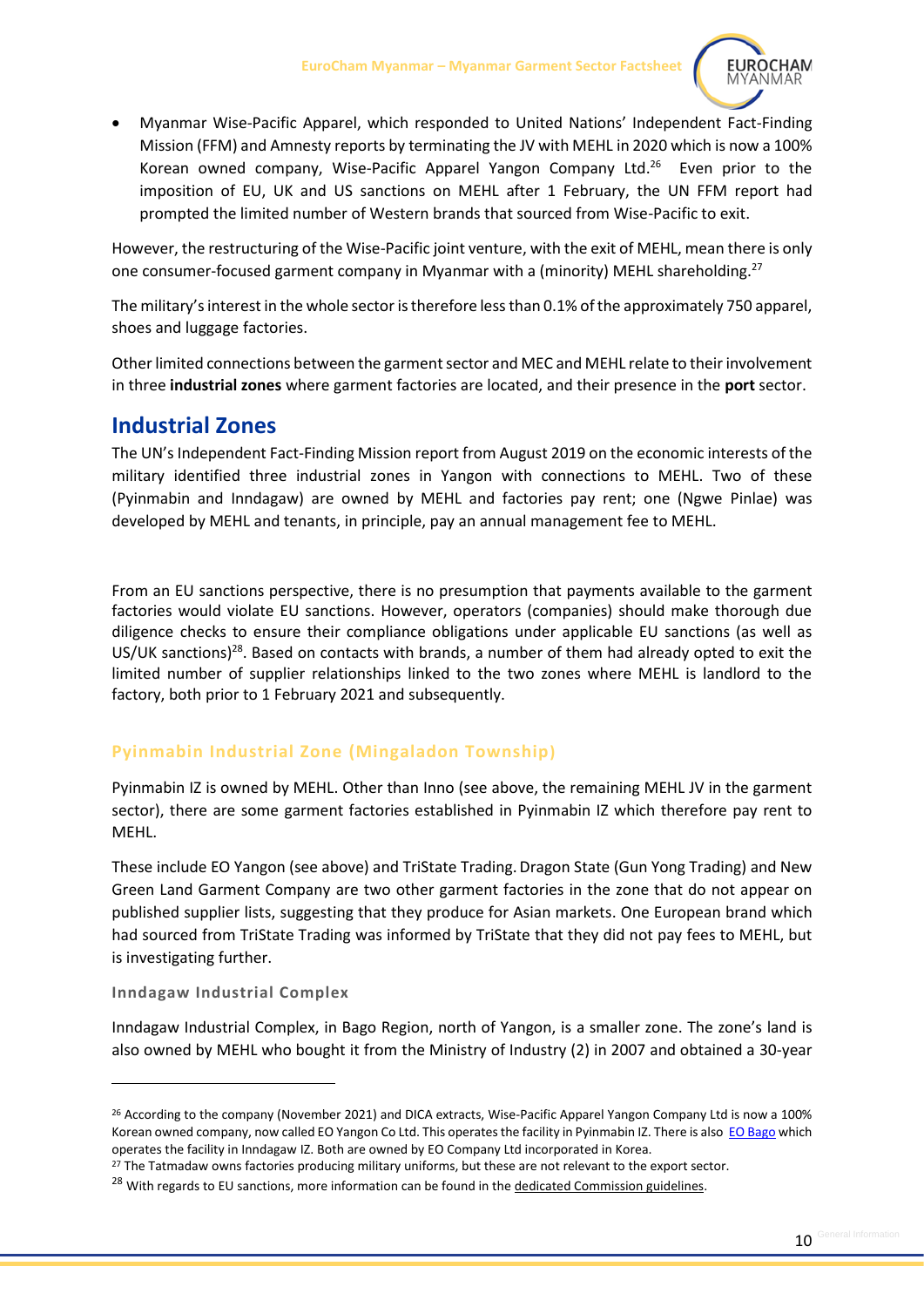

grant from GAD/Home Ministry in 2016 for which they pay an annual rent. Garment sector factories, which were identified from Open Apparel Registry as EO Bago, and Amity Lingerie, then lease the land from MEHL and pay them rent, as they do at Pyinmabin.<sup>29</sup>

Brands whose published supplier lists showed that they had sourced from Inndagaw were contacted. All but one confirmed that, since their last supplier list, they ended orders from the zone. The remaining brand is re-evaluating their sourcing.

#### **Ngwe Pinlae Industrial Zone (Hlangthayar Township)**

MEHL does not own the land in the Ngwe Pinlae<sup>30</sup> Industrial Zone. MEHL was the Zone Developer for Ngwe Pinlae Industrial Zone in 2008/9. However, as in many other IZs, land was directly leased by individual Myanmar businesspeople from the Department of Urban Housing and Development on long-term renewable leases. Unless they used the plots for their own facilities, most of these individuals have either sold the leasehold to another Myanmar businessperson or leased the plot to foreign-owned factories on long-term leases.<sup>31</sup>

MEHL's role as Zone Developer is now to administer the zone as the Management Committee. This includes – in principle – providing maintenance, waste management and security for which the Myanmar lessee pays them an annual fee. Draft leases suggest that responsibility for payment of Zone management fees usually stays with the original Myanmar lessee (i.e., the Myanmar individual leasing to the foreign investor).

Some due diligence hasidentified fees as having been paid to the Management Committee while some has not.<sup>32</sup> This inconsistency may reflect the factory not being aware of or involved in payment of Zone Management fees, as they are usually the Myanmar landlord's responsibility. There may also be inconsistencies if the current Myanmar landlord from whom the factory has rented the land is not actually the registered owner according to DUHD. This may occur if the landlord failed to register their purchase of the IZ plot lease with DUHD, possibly to avoid paying the relevant land registration fees and taxes.<sup>33</sup> Tenants may default on paying fees, as happens in some other IZs, particularly if they consider the respective IZ Developer/Management Committee is not providing services. Enforcement powers against default are weak. The new Industrial Zones Law is intended to address some of these problems.

It should also be noted that even if the approximately 20 factories in the IZ paid US\$400 per annum to MEHL, this would only amount to US\$8,000 per annum for the entire zone. Such a sum would be unlikely to cover costs of providing the services which MEHL are meant to provide. Running the IZ is therefore unlikely to represent a material revenue stream for MEHL and may even be loss-making.

Most factories in Ngwe Pinlae IZ are large, new facilities, which at full capacity would employ around 25,000 workers in total. Nine facilities appear in the Open Apparel Registry (OAR), indicating that they supply, or have in the past supplied, to brands committed to supplier transparency. They undoubtedly

<sup>&</sup>lt;sup>29</sup> See MEHL letter of March 2017, and Home Ministry letter of 8 April 2016 in the MIC [Files documents](https://micfiles.com/pdfs/1073/Amity%20Update.pdf) concerning Amity Lingerie Factory. Amity signed a 50-year lease with MEHL in 2017 for a 12,582sqm (3.1 acre) site at \$117,040 p.a.

<sup>&</sup>lt;sup>30</sup> Meaning Silver Sea, and variously spelt Ngwe Pinlae, Ngwe Pinlae and other alternatives

<sup>31</sup> Foreign investors need to obtain an Endorsement from Myanmar Investment Commission (MIC) for leases of more than a year. See for example documents submitted to MIC related to [Guotai Guohua](https://micfiles.com/pdfs/1228/U%20&%20G%20(Myanmar)%20PDF%20Complete.pdf) Factory (plot 48), and [Golden Tri-Light Bags](https://micfiles.com/pdfs/29/Golden%20Tri%20Light%20Myanmar%20Co.,Ltd%20(PDF).PDF)  [Factory](https://micfiles.com/pdfs/29/Golden%20Tri%20Light%20Myanmar%20Co.,Ltd%20(PDF).PDF) (plot 4)

<sup>32</sup> A letter from H&M to the UN Fact Finding Mission identified an annual payment by one tenant of 400 USD. Due diligence by [Bestseller](https://about.bestseller.com/news/independent-report-confirms-bestseller-s-proper-conduct-in-myanmar) concerning their (different) suppliers found no evidence that they made any payments.

<sup>&</sup>lt;sup>33</sup> Research for this Factsheet turned up at least one example of this.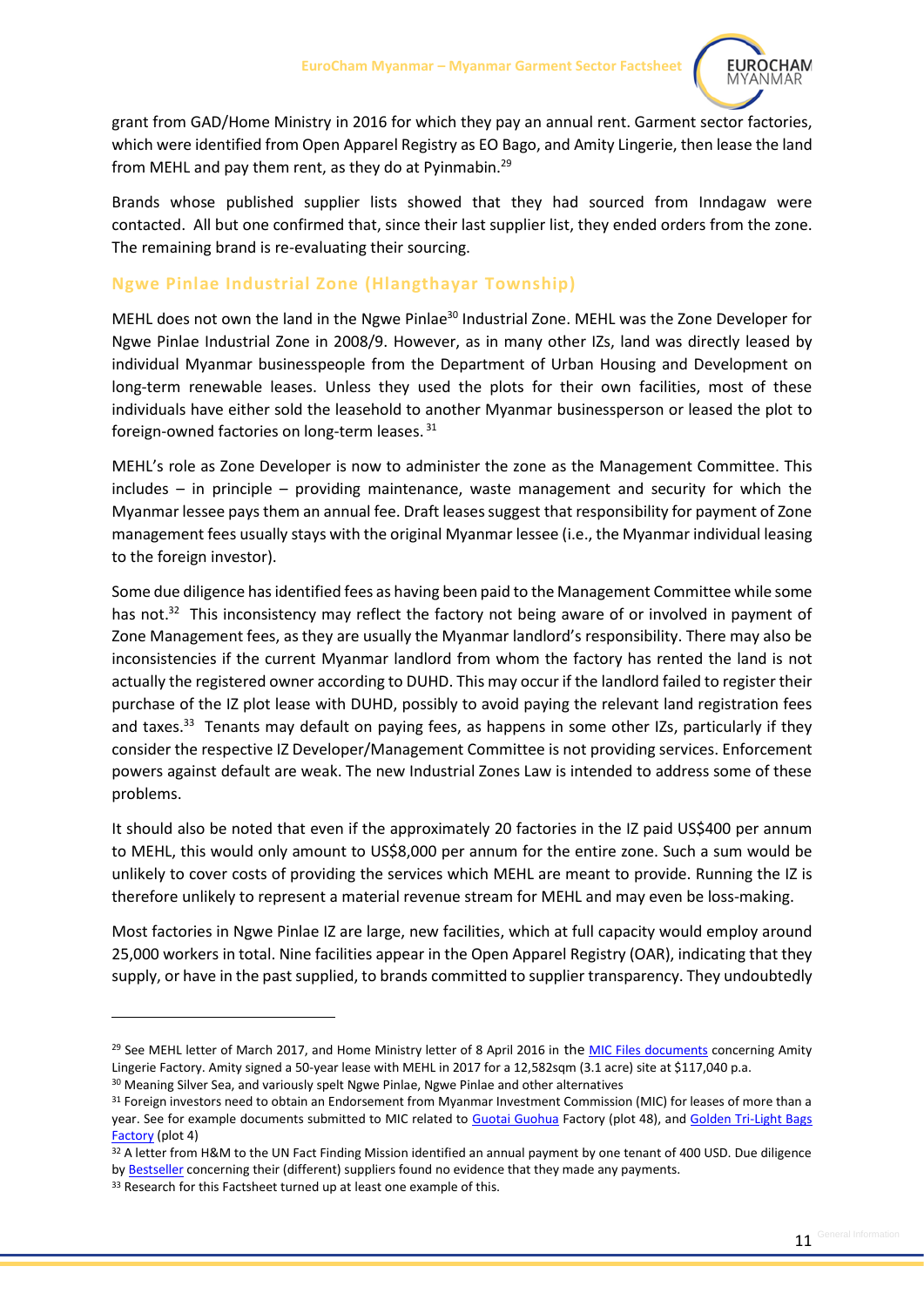

have other, unidentifiable, buyers. There are at least a further nine garment and luggage factories in Ngwe Pinlae IZ which are not included in the OAR. The buyers from these factories are not known, although some luggage manufacturers appear to serve the US market.<sup>34</sup>

Brands, whose published supplier lists showed that they had sourced from Ngwe Pinlae, were contacted. All but four brands confirmed, that they exited the zone by the end of 2021. Remaining brands indicated that they reviewing their presence in the IZ or preparing for exit. Those that are exiting are trying to do this responsibly by switching sourcing and jobs/workers to other production facilities in Yangon, including with the same supplier, where possible. They are also instructing factories not to pay the zone management fee (however as noted above, the landholder, rather than the factory, is generally liable for this).<sup>35</sup>

However, there is a risk that exit by Western brands from Ngwe Pinlae may result in job losses which, in the current situation, will not be able to be absorbed in other factories outside of the zone. Alternatively, if new buyers step in, working conditions may deteriorate even if jobs are saved.

Furthermore, the exit of brands will have no impact on income for the military or MEHL to whom landholders would continue to be responsible to pay the management fee, even in the absence of any operations or lease to a factory investor. There are currently no buyers for the plots in the zone, due to the economic and political situation in Myanmar, and the reputation risk of the link to MEHL.

The best solution for both landholders and factories in the IZ would be for MEHL to exit all involvement in the zone, and for a new Management Committee to be established. This might foreshadow the arrangements intended under the 2020 Industrial Zones Law.

#### <span id="page-11-0"></span>**Ports**

Of the six main ocean container terminals in Yangon city, four are on land with connection to the military conglomerates MEC and MEHL. MEC-connected ports include Ahlone International Port Terminal 1 and the planned Terminal 2 (from which Adani recently withdrew).<sup>36</sup> MEHL ports are the Bo Aung Kyaw Terminal/TMT Port, Container Transport and Port Clearance Yard (Ywama), and Hteedan Port (Kyeemyindine). Not all of these are suitable for shipping companies committed to international safety standards.

Within Yangon City, Myanmar Industrial Port (MIP) and Asia World Port Terminal are the two container ports not connected to the two military conglomerates.

Further downstream, Thilawa port close to the Special Economic Zone has two container terminals, neither of them connected to MEC or MEHL. These are Myanmar International Terminal Thilawa (MITT), owned by Hutchison Port Holdings and operated by the private Hong Kong-based Myanmar International Terminal Thilawa company, and Thilawa Multipurpose International Terminal (TMIT), a new terminal with mainly Japanese shareholders that became operational in May 2019.<sup>37</sup>

<sup>34</sup> Source: shipping documents e.g. importgenius.com

<sup>&</sup>lt;sup>35</sup> See for example **Bestseller announcement**, May 2021

<sup>36</sup> [India's Adani Ports scraps Myanmar container terminal plans,](https://www.reuters.com/world/india/indias-adani-ports-says-it-will-exit-myanmar-investment-2021-10-27/) Reuters, 27 October 2021

<sup>37</sup> https://www.kamigumi.co.jp/english/news/2019/000193.html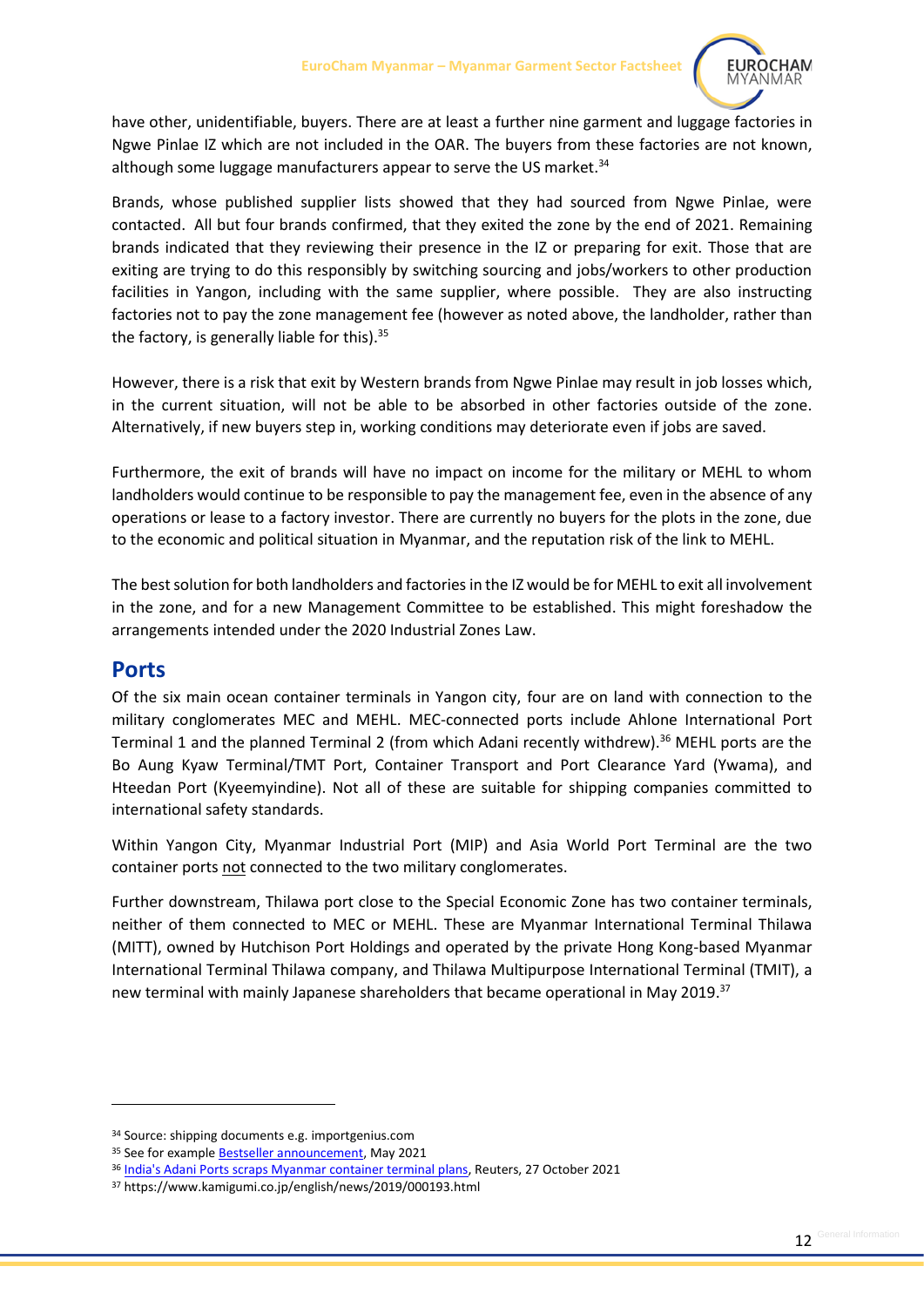

MAERSK, which transports around 70% of all garments cargo, decided in 2020 to consolidate all Myanmar-bound port calls at the Myanmar International Terminal Thilawa (MITT) and Myanmar Industrial Port (MIP) terminals, neither of which is owned by the military.<sup>38</sup>

## <span id="page-12-0"></span>**Initiatives to Improve the Sustainability of the Garment Sector, and Support Workers**

Several initiatives have been pursued in the garment sector to improve social, environmental and safety standardsin supplier factories, and to build skills of workers, and strengthen industrial relations. These include:

- [SMART Myanmar,](https://smartmyanmar.org/en) funded by the European Union and co-funded by private sector partners (brands, retailers and factories). This aims at improving working conditions, promoting labour and environmental standards and reducing labour right abuses in the textile and garment industry.
- The first [ILO Decent Work Country Programme Myanmar 2018-2021](https://www.ilo.org/global/about-the-ilo/how-the-ilo-works/departments-and-offices/program/dwcp/WCMS_651152/lang--en/index.htm) created through a Tripartite Dialogue process whose objectives were:
	- o To generate employment and decent work as well as sustainable entrepreneurship opportunities to all, including for vulnerable populations affected by conflict and disaster;
	- $\circ$  To strengthen the application of Fundamental Principles and Rights at Work through improved labour market governance. The ILO's long-standing work for the elimination of forced labour will remain a core component of the plan;
	- $\circ$  To progressively extend social protection coverage especially for vulnerable workers and populations, and develop a comprehensive national system for occupational safety and health;
- The [ILO's Vision Zero Fund](https://www.ilo.org/global/topics/safety-and-health-at-work/programmes-projects/WCMS_563285/lang--en/index.htm) (Phase I and Phase II 2020-23) which strives to realize the goal of zero work-related fatalities and severe injuries and diseases, by improving occupational safety and health practices and conditions in the garment and ginger supply chains.
- [Improving Labour Relations for Decent Work and Sustainable Development in the Myanmar](https://www.ilo.org/yangon/projects/WCMS_568604/lang--en/index.htm)  [Garment Industry \(ILO](https://www.ilo.org/yangon/projects/WCMS_568604/lang--en/index.htm) – GIP) (2016-2020), funded by Sweden, H&M and M&S which aimed to reduce poverty and contribute to the empowerment of Myanmar women working in the garment industry by improving labour relations, social dialogue and gender equality.
- The Aung Myin Hmu Skills Training Centre for migrant workers in the garment sector funded by LIFT and implemented by CARE Myanmar.
- GIZ programme on [Promoting Sustainability in the Textile and Garment Industry in Asia](https://www.giz.de/en/worldwide/34136.html)  [\(FABRIC\)](https://www.giz.de/en/worldwide/34136.html).
- During COVID, to support workers who have lost their jobs, and to supplement the support they receive from Myanmar's Social Security Fund, the European Union's Nexus Response for Myanmar established the [Myan Ku Fund](https://smartmyanmar.org/en/eu-myan-ku-fund) in April 2020. The initiative is funded by the EU and implemented by the United Nations Office of Project Services (UNOPS) and sequa's SMART Textile & Garments project staff. 70,000 beneficiaries have directly benefited from the 10 million EUR Myan Ku support programme, with 140,000 support payments already issued to workers in crisis by mid-2021, with payment sizes ranging from 25,000 MMK up to 150,000 MMK, remitted via mobile money. In addition to cash transfers, a team of doctors and

<sup>38</sup> [Shipping Giant Maersk to Stop Using Military Ports in Burma,](https://burmacampaign.org.uk/shipping-giant-maersk-to-stop-using-military-ports-in-burma/) Burma Campaign, 8 October 2020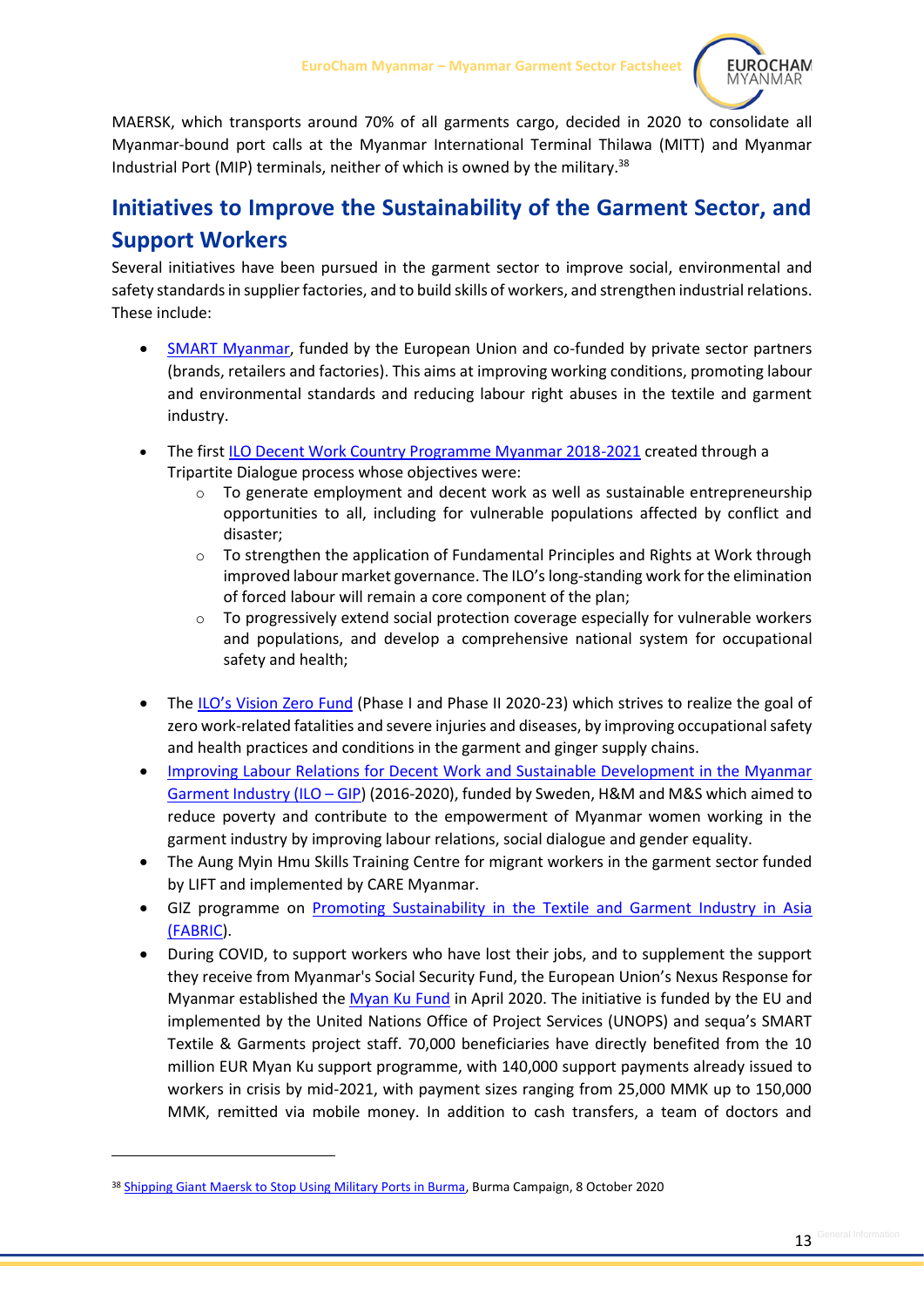

nutritionists provide tele counselling for pregnant and lactating mothers, and other mothers with young children, on healthy diet and nutrition. In addition, the European brands sourcing from Myanmar contributed US\$245,000 to food voucher programme for the garment workers implemented in cooperation with Myan Ku.

These programmes have been funded by development partners and companies. However, to be sustainable they need to be supported by ongoing access to markets which place a value on garments, apparel and luggage produced to international standards.

Additionally, the ACT [on Living Wages](https://actonlivingwages.com/where-we-work/myanmar/) initiative has brought together employers and trade unions engaged in Myanmar's garment sector and addressed a number of challenges related to Freedom of Association, and impacts of COVID on the sector, reaching agreements on how the industry should act responsibly.

ACT ceased its Myanmar work in November 2021, after IndustriALL and its affiliated union, the Industrial Workers Federation of Myanmar (IWFM) decided to withdraw from the platform, citing that "they are no longer able to operate freely under current circumstances". However, ACT member brands and members of the EuroCham GAG remain committed to protecting workers rights and to working collaboratively as well as individually to follow up and investigate any alleged violations of rights at suppliers.

### <span id="page-13-0"></span>**Conclusion**

The EuroCham Garments Advocacy Group believes that is entirely possible to source and ship garments – and other commodities and manufactured products - from Myanmar without interaction with the military-owned conglomerates MEC and MEHL.

Furthermore, the data above shows that garments, footwear and baggage is not a sector from which the military derives significant income. MEHL has a minority ownership interest in only one factory out of 750 in the sector, and this one factory (Myanmar Inno) does not supply any brand which is a member of EuroCham and/or publishes its supplier lists.

To the extent that MEHL derives any material income from the garment sector, this is due to rent from around seven garment factories in the two Industrial Zones that it owns, Pyinmabin and Inndagaw. Most identifiable brands have avoided or exited these factories. The few that still have relationships are reviewing these, taking into account any impact of sanctions on MEHL, as well as the employment impacts of exiting. If relationships are terminated, they will seek to do so responsibly.

The third zone Ngwe Pinlae IZ, which is only managed by MEHL, does not constitute material income for MEHL, since the sum total of management fees which MEHL is able to collect from Myanmar leaseholders in the zone with garment, shoes and luggage factories is likely to total less than US\$8,000 per annum. Many brands have exited this zone because of the reputational risk, but their exit has had no impact on MEHL income.

Due to its structure the garment sector is also not a significant source of tax revenue for the military, but it is a very significant source of formal employment, particularly for women (estimated at around 10% of Myanmar's female workforce).

In the current situation, it is more essential than ever that all those who source from Myanmar focus on ensuring decent work including safety, a living wage, and freedom of association for all workers, including women who represent the vast majority of workers. EuroCham members are committed to this, and to working with like-minded actors in the sector who share our commitment.